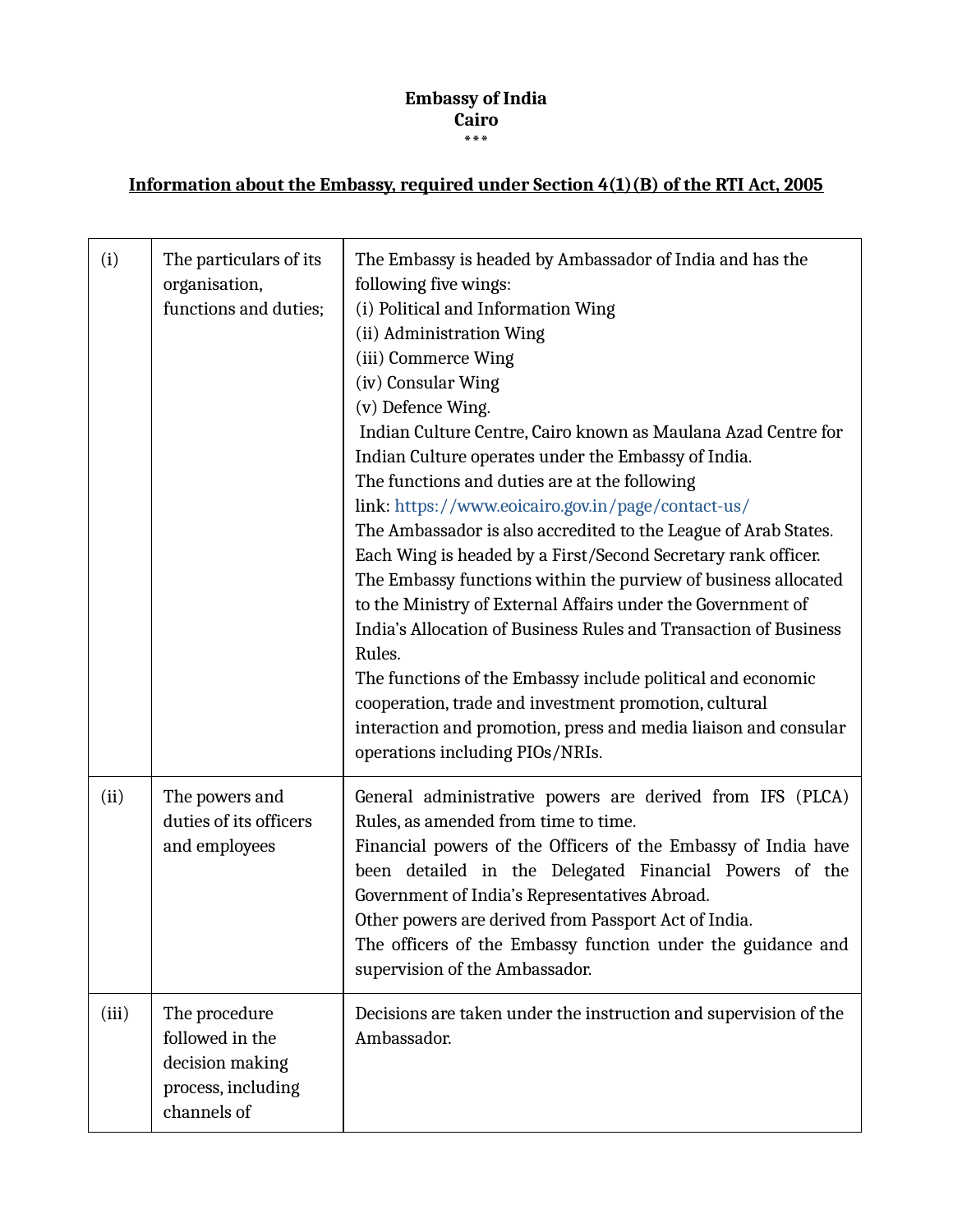|        | supervision and<br>accountability                                                                                                                                                                                           |                                                                                                                                                                                                                                                                                                                                                                                                                                                                                                                                                                                                                       |
|--------|-----------------------------------------------------------------------------------------------------------------------------------------------------------------------------------------------------------------------------|-----------------------------------------------------------------------------------------------------------------------------------------------------------------------------------------------------------------------------------------------------------------------------------------------------------------------------------------------------------------------------------------------------------------------------------------------------------------------------------------------------------------------------------------------------------------------------------------------------------------------|
| (iv)   | The norms set by it<br>for the discharge of<br>its functions                                                                                                                                                                | Norms are set under the instruction and supervision of the<br>Ambassador.                                                                                                                                                                                                                                                                                                                                                                                                                                                                                                                                             |
| (v)    | The rules, regulations,<br>instructions, manuals<br>and records, held by it<br>or under its control or<br>used by its employees<br>for discharging its<br>function                                                          | 1. IFS (PLCA) Rules and Annexures<br>2. Delegated Financial Powers of the Government of India's<br>Representatives Abroad Rules<br>3. Passport Act<br>4. Manuals on Office Procedure<br>In addition to the above, the Embassy also refers to relevant rules<br>and regulations and orders of the Government of India such as<br>General Financial Rules, Fundamental and Supplementary Rules,<br>Civil Service Conduct Rules, Central Civil Service Leave Travel<br>Concession Rules, Central Service Leave Rules, Civil Service<br>Pension Rules, Provident Fund Rules etc. These rules are in the<br>public domain. |
| (vi)   | A statement of the<br>categories of<br>documents that are<br>held by it or under its<br>control                                                                                                                             | Classified documents/files relating to India's relations with<br>Egypt<br>Unclassified documents/files including joint statements,<br>declarations, agreements and MoUs between India and Egypt<br>Passport and consular services' application forms.                                                                                                                                                                                                                                                                                                                                                                 |
| (vii)  | The particulars of any<br>arrangement that<br>exists for consultation<br>with, or<br>representation by, the<br>members of the<br>public in relation to<br>the formulation of its<br>policy or<br>implementation<br>thereof; | Ambassador of India functions within the norms of India's<br>Foreign Policy formulated by the Ministry of External Affairs.<br>Policy is implemented by the Ambassador.                                                                                                                                                                                                                                                                                                                                                                                                                                               |
| (viii) | A statement of the<br>boards, councils,<br>committees and other<br>bodies consisting of                                                                                                                                     | Embassy regularly interacts with representatives of business<br>councils, think tanks, academic community and others.                                                                                                                                                                                                                                                                                                                                                                                                                                                                                                 |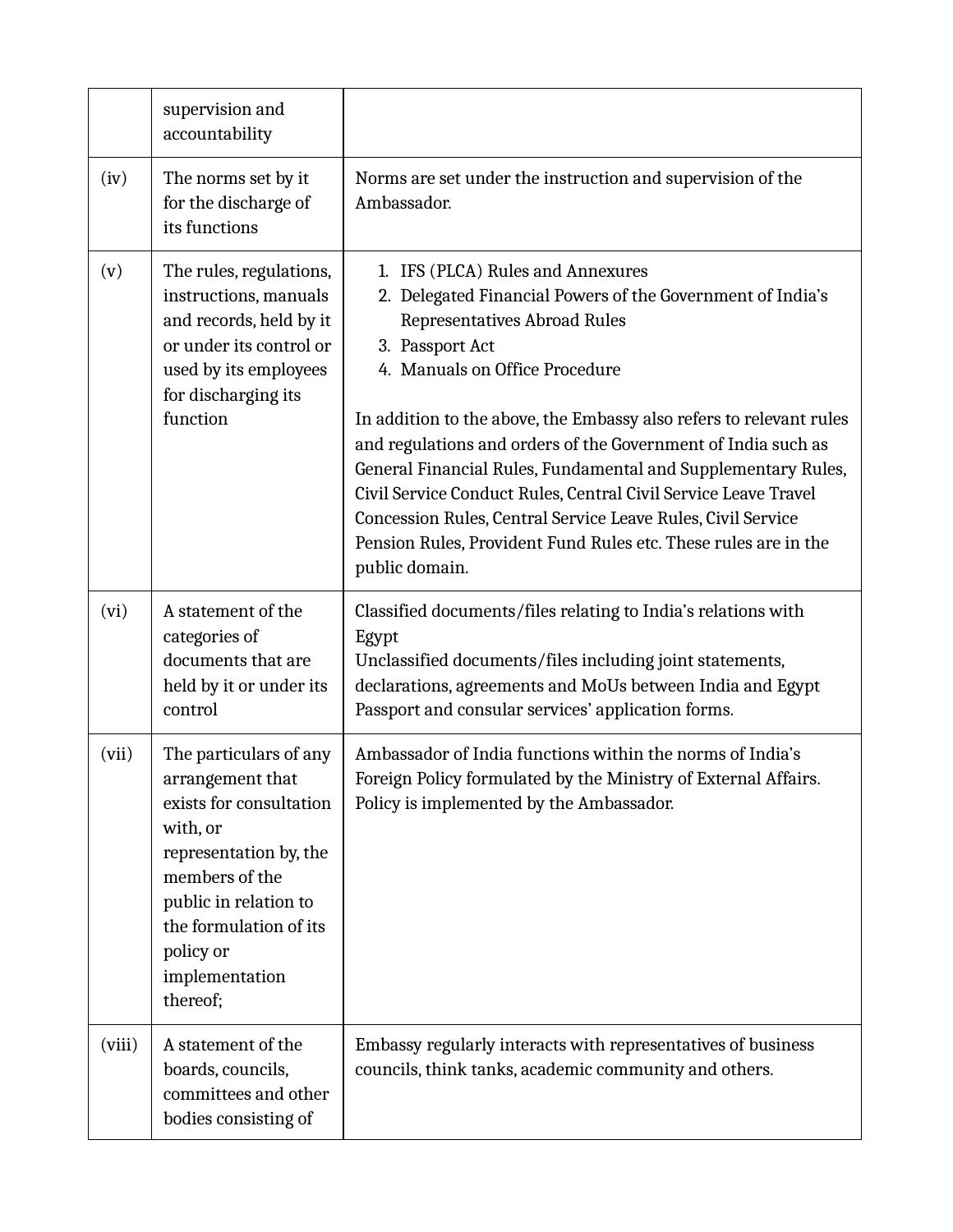|       | two or more persons<br>constituted as its part<br>or for the purpose of<br>its advice, and as to<br>whether meetings of<br>those boards,<br>councils, committees<br>and other bodies are<br>open to the public or<br>the minutes or such<br>minutes are<br>accessible for public; |                                                                                 |
|-------|-----------------------------------------------------------------------------------------------------------------------------------------------------------------------------------------------------------------------------------------------------------------------------------|---------------------------------------------------------------------------------|
| (ix)  | A directory of its<br>officers and<br>employees;                                                                                                                                                                                                                                  | List of officers is at website :<br>https://www.eoicairo.gov.in/page/officials/ |
| (x)   | The monthly<br>remuneration<br>received by each of its<br>officers and<br>employees, including<br>the system of<br>compensation as<br>provided in its<br>regulations;                                                                                                             | A statement of monthly remuneration is at Annexure- I.                          |
| (xi)  | The budget allocated<br>to each of its agency,<br>indicating the<br>particulars of all<br>plans, proposed<br>expenditures and<br>reports on<br>disbursements made;                                                                                                                | The budget figures for FY 2021-22 is given at Annexure -II.                     |
| (xii) | The manner of<br>execution of subsidy<br>programmes,<br>including the<br>amounts allocated<br>and the details of                                                                                                                                                                  | Embassy of India does not have any subsidy programme.                           |